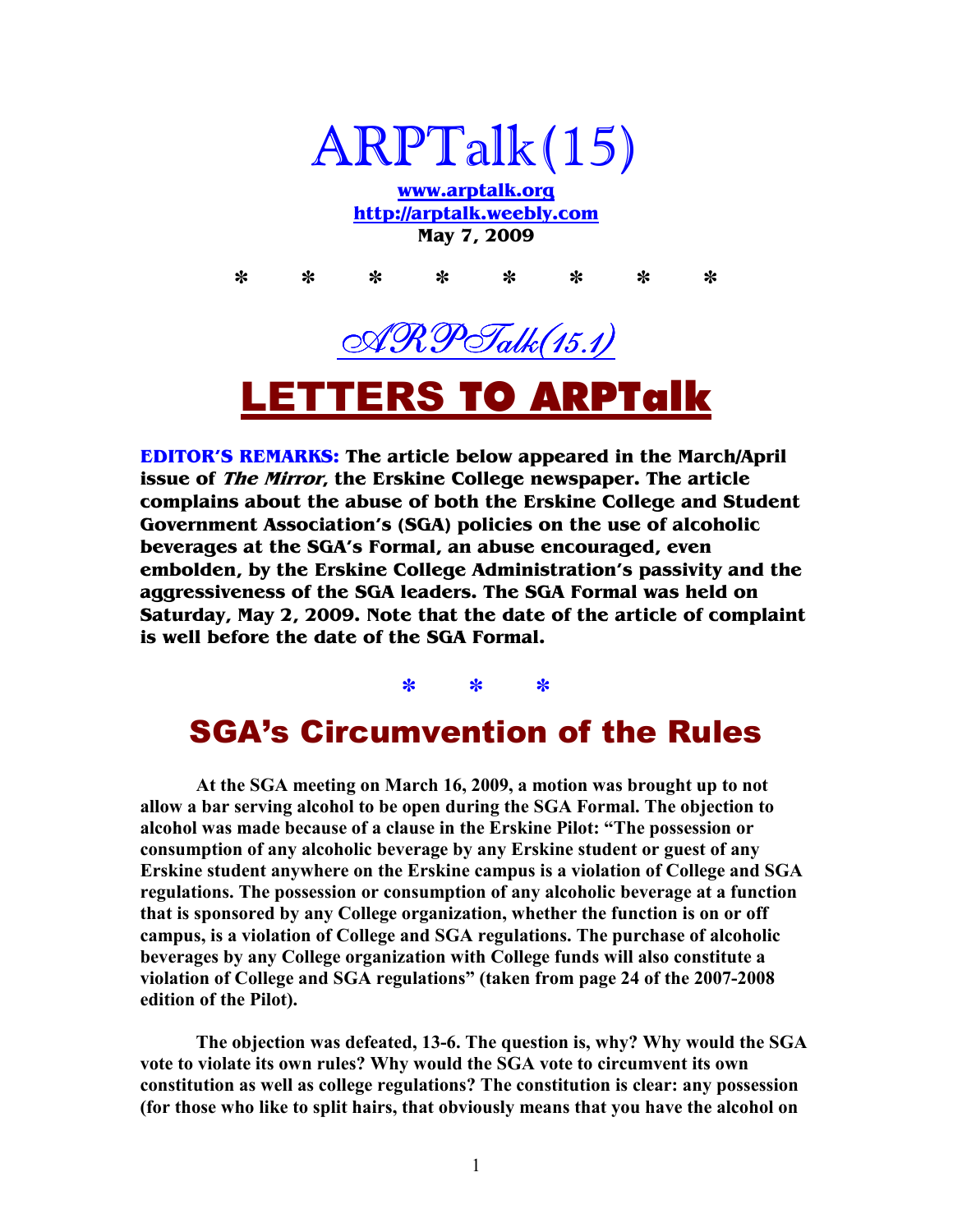**your person; holding it in your hand, for example) or consumption (that means drinking, or snorting, or injecting, or however you choose to put it into your body) of alcohol** *at an off-campus function sponsored by any College organization* **is against SGA and College regulations. So why the no-vote? According to the SGA minutes, the reasoning was as follows:** 

**Philip Bunch – "If this is an off campus event and the bar is separate from the dance floor then this allows those of age to drink. To be frank I would be more inclined to go to a party that has alcohol instead of having to drink before or after somewhere else."** 

Heather Nycum – "It isn't SGA's job to enforce the rules. Underage **drinking is more likely to happen off campus at school and not at the formal. Alcohol is everywhere and we need to be in the real world."** 

**Jessica Gregg – "There is a separation of event/bar. If you don't want to see it then don't go to the bar area."** 

**SGA seems to think that paying for a venue only means you pay only for the dance floor. This is simply not true. As President Bethea made clear: "You can say if you want a bartender there or not." In other words, we pay for the venue,** *and specify whether or not we want alcohol served***. The SGA specified that they want alcohol served. The SGA Formal event includes the entire venue that the SGA paid for – not just the dance floor. This is shameless hairsplitting to circumvent the clear rules and regulations of the constitution.** 

**The other reasoning in the above statements is just as flawed. Who cares if you would rather go to a party where you can drink? The rules are clear! Besides, it is certainly possible (and probable) that the party will be just as fun without beer. By agreeing to come to Erskine College, every student agreed to abide by the Pilot. Whether or not the function would be "more fun" is irrelevant. Furthermore, the statement made that "it isn't SGA's job to enforce the rules" is patently false. It** *is* **SGA's responsibility to enforce the rules, for the Judicial Council is part of the Student Government Association.** 

**I am not against drinking. But I am against the blatant disregard of the rules and regulations. SGA has a responsibility to ensure that these rules are followed, so when they don't have enough respect for their own rules, why should any other students follow them? I find it especially concerning that the incoming president has shown such low regard for the Constitution and Bylaws of the SGA. Amend the constitution if you have to, but don't ignore the rules! SGA has undermined its own authority and given students license to ignore the rules in the Pilot.** 

**Michael Sewall Assistant Editor of the Mirror Class of 2011**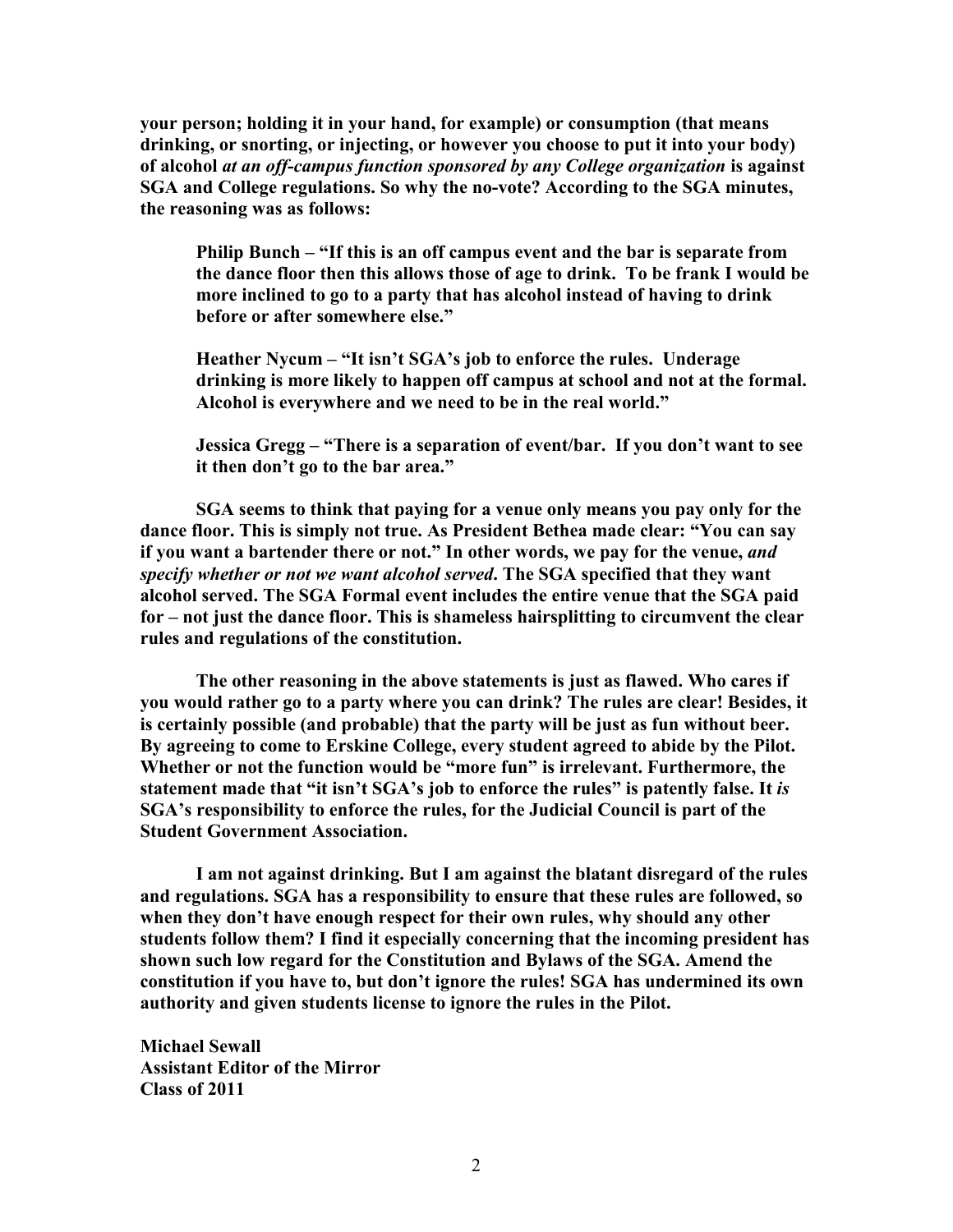**EDITOR'S REMARKS: The following photographs were taken by a concerned Erskine student at the SGA Formal (5/2/09) and sent to the Editor of ARPTalk.** 



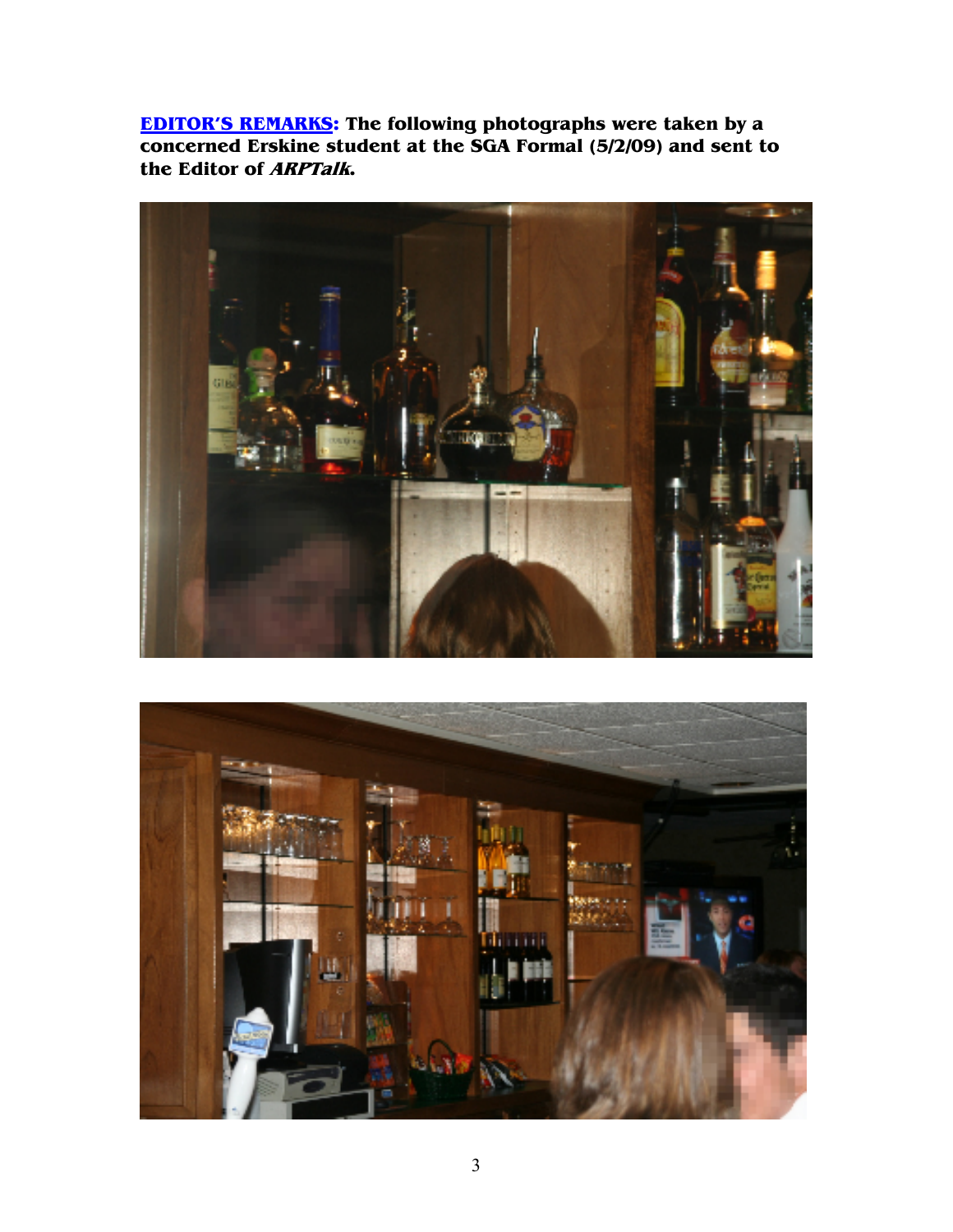

**EDITOR'S REMARKS: The photographs above have been altered to protect the identity of Erskine students at the bar. One can see how well the Erskine College's policy and the SGA's policy that prohibit the consumption of alcoholic beverages by students at Erskine College events are enforced! Yeah!!! We in the ARPC have much of which to be proud in Erskine College!** 

**If the above is not enough sad condemnation of the Erskine Administration, let it be pointed out that vans were rented to transport students who drank too much back to their dorms. Painfully, the Editor has been informed that this is a longstanding policy that was established to avoid traffic incidents. But, according to student sources, other incidents have occurred. According to student sources, an incident of violence occurred last year. It is alleged that at the Athenian Formal last year a student "got drunk" and physically assaulted his date. Student sources report that this sort of incident is not thought by the Administration to be as serious as students writing on the sidewalk asking for accountability on the part of the Erskine Administration.** 

**The Editor was puzzled by these events. How was the non-alcohol policy circumvented? It was explained that a room was rented for the SGA Formal. With a "wink of the eye," a room adjacent to the eventroom was set up with a bar. Indeed, the Editor is confident that the**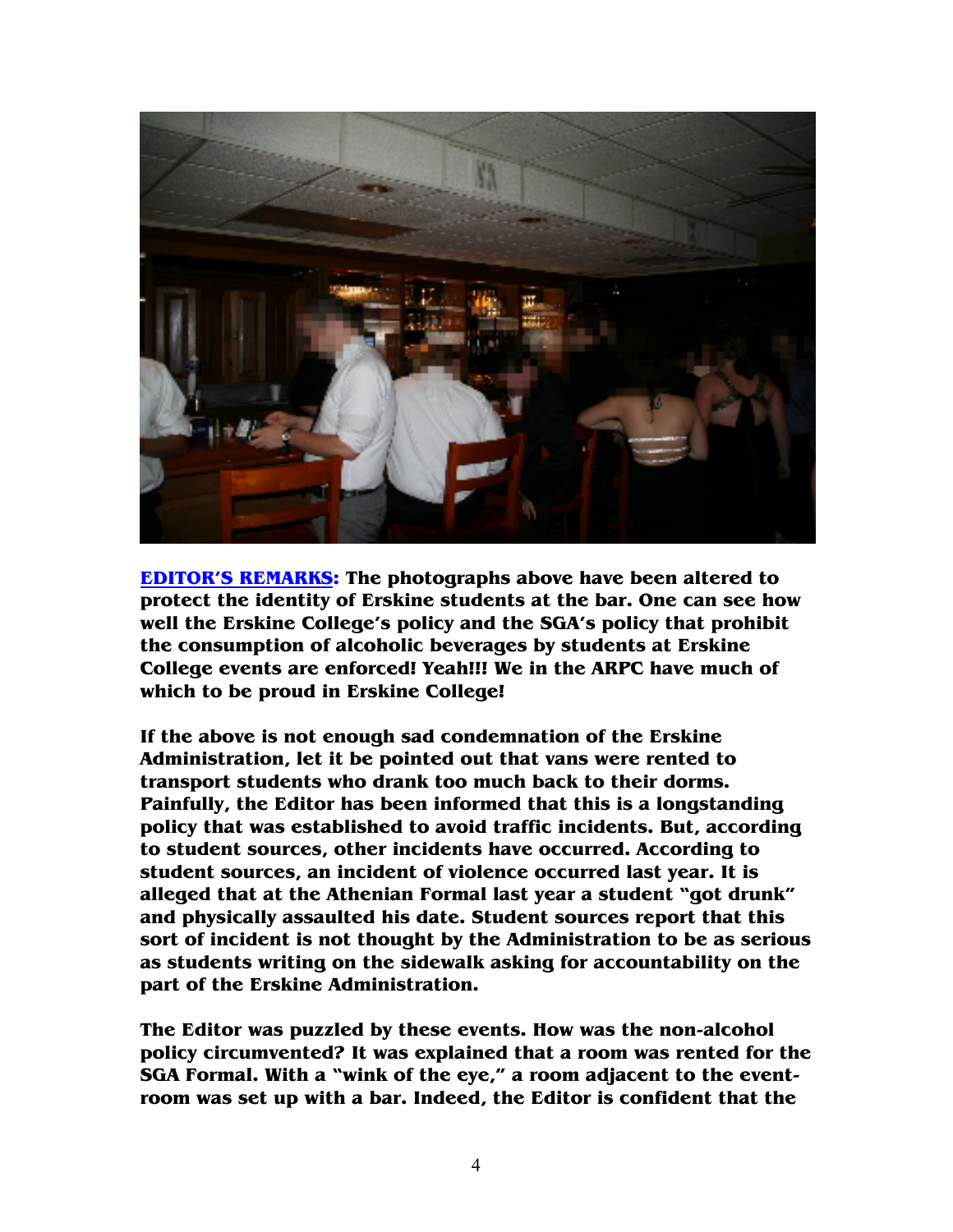**bartenders were careful not to serve underage students. However, the Editor surmises that some of those who were twenty-one or older shared with their underage friends. Certainly, policies were ignored and broken. The laws of South Carolina regarding drinking age may well have been circumvented by a so-called "Christian college." The word that comes to the Editor's mind to describe this sort of contravention of institutional policy and South Carolina law is "appalling."** 

Charles W. Wilson

**~Scroll down for the next article,** *ARPTalk(15.2)~*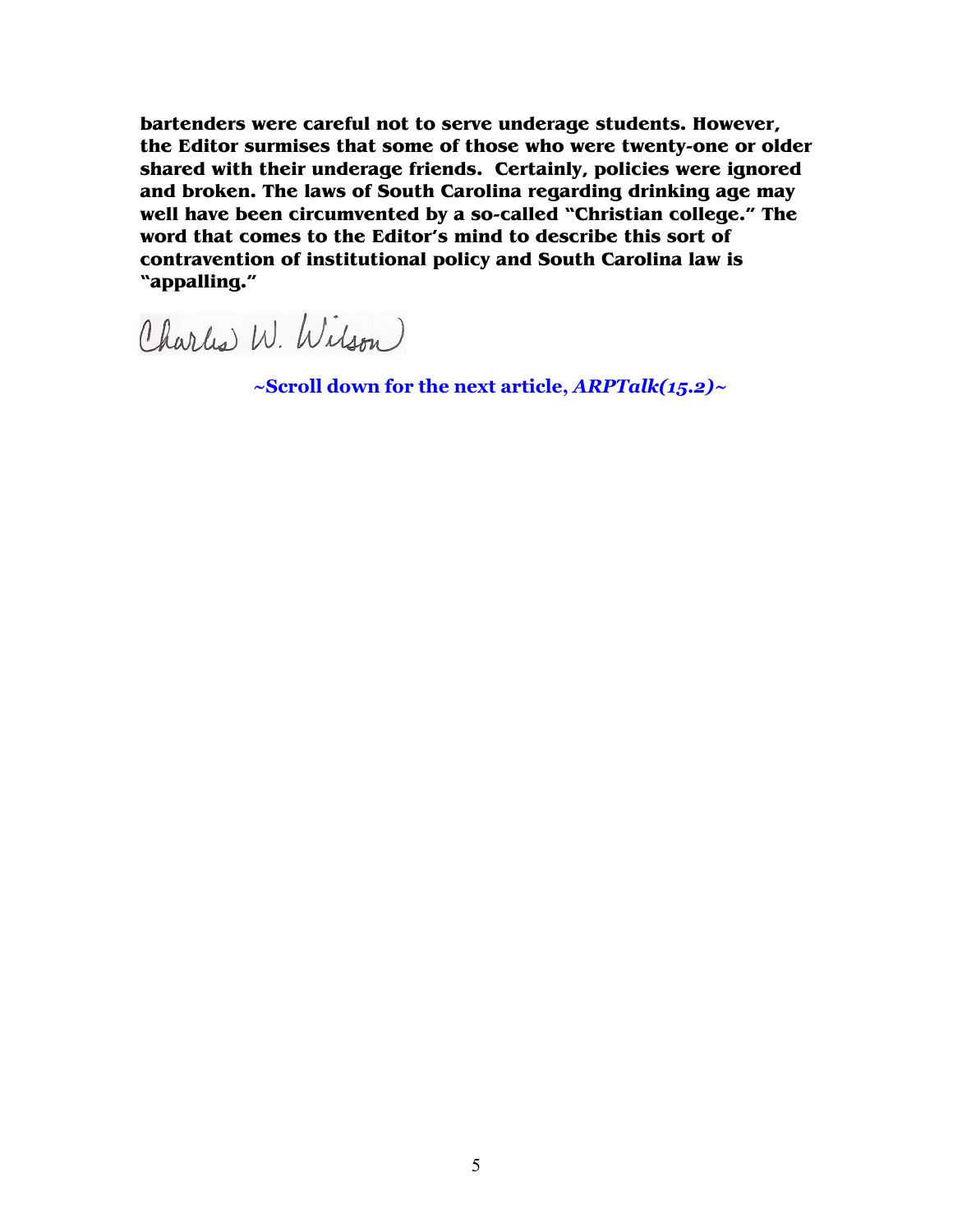

## PAUL CONDEMNED FOR CRITICISMS OF THE GALATIAN CHURCH

**EDITOR'S REMARKS: The following satire is both cutting and brilliant. It is taken from "Sacred Sandwich" and the site location is (http://sacredsandwich.com/archives/2781).** 

**The article is a satire of those who complain that anyone who speaks out against that which is wrong or corrupt or erroneous or lacking in the theology of the church or the life of the church or the institutions of the church is not "nice" and probably a "wicked Pharisee." This article puts a modern spin on what might have been responses to Paul's biting criticisms of the Galatian church had those letters been published in Christianity Today.** 

**Please remember that the article below is a spoof. After reading this article, ask this question: Does this sound like something we might hear in the ARPC?** 

Charles W. Wilson)

Letters to the Editor

**\* \* \***

**Dear Christianity Today:** 

**In response to Paul D. Apostle's article about the Galatian church in your January issue, I have to say how appalled I am by the unchristian tone of this hit piece. Why the negativity? Has he been to the Galatian church recently? I happen to know some of the people at that church, and they are the most loving, caring people I've ever met.** 

**Phyllis Snodgrass; Ann Arbor, MI**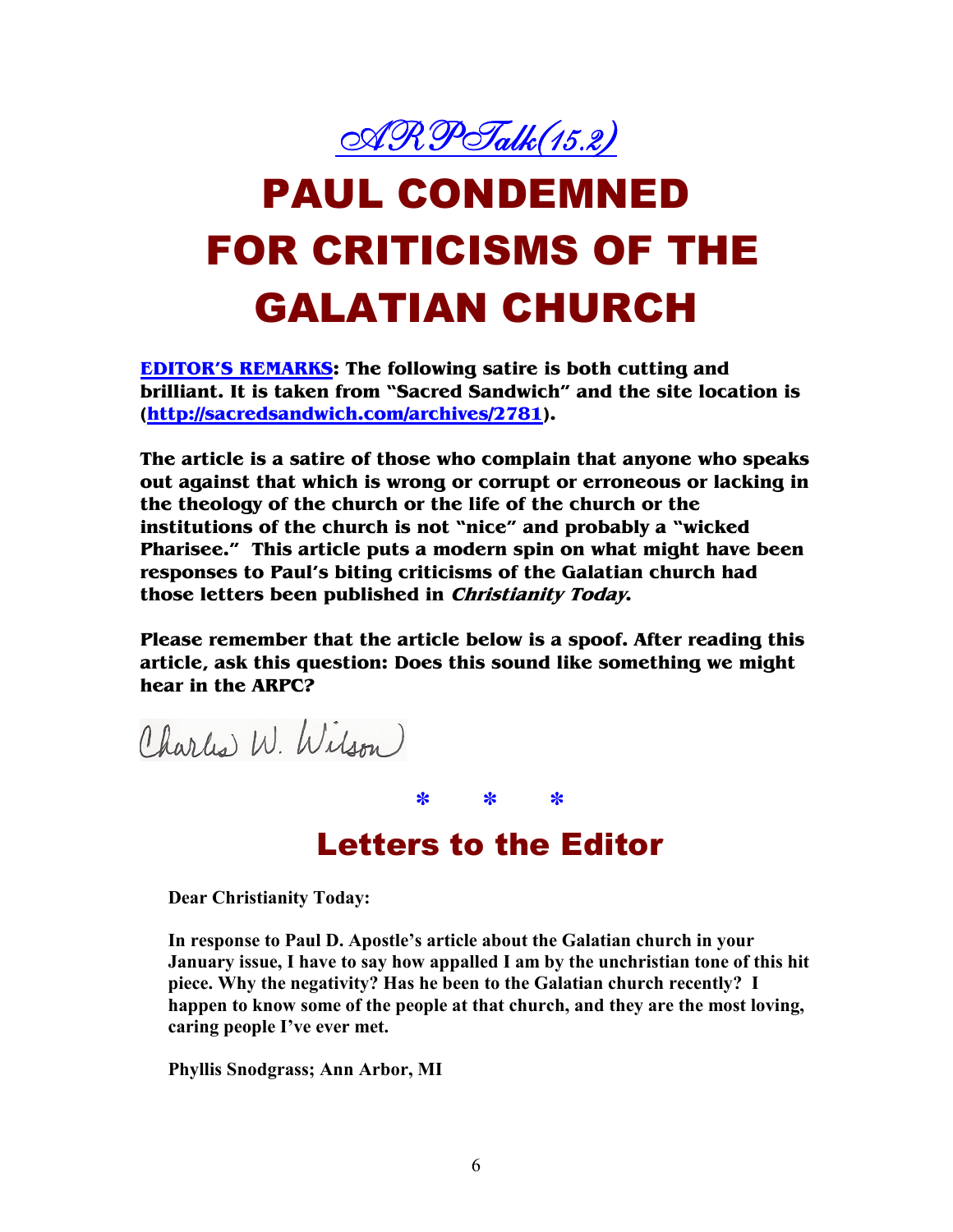**Dear Editor:** 

**How arrogant of Mr. Apostle to think he has the right to judge these people and label them accursed. Isn't that God's job? Regardless of this circumcision issue, these Galatians believe in Jesus just as much as he does, and it is very Pharisaical to condemn them just because they differ on such a secondary issue. Personally, I don't want a sharp instrument anywhere near my zipper, but that doesn't give me the right to judge how someone else follows Christ. Can't we just focus on our common commitment to Christ and furthering His kingdom, instead of tearing down fellow believers over petty doctrinal matters?** 

**—————————–** 

**——————————**

**Ed Bilgeway; Tonganoxie, KS** 

**Dear CT:** 

**I've seen other dubious articles by Paul Apostle in the past, and frankly I'm surprised you felt that his recurrent criticisms of the Church deserved to be printed in your magazine. Mr. Apostle for many years now has had a penchant for thinking he has a right to "mark" certain Christian teachers who don't agree with his biblical position. Certainly I commend him for desiring to stay faithful to God's word, but I think he errs in being so dogmatic about his views to the point where he feels free to openly attack his brethren. His attitude makes it difficult to fully unify the Church, and gives credence to the opposition's view that Christians are judgmental, arrogant people who never show God's love.** 

**—————————–** 

**Ken Groener; San Diego, CA** 

**To the Editors:** 

**Paul Apostle says that he hopes the Galatian teachers will cut off their own privates? What kind of Christian attitude is that? Shame on him!** 

**Martha Bobbitt; Boulder, CO** 

**Dear Christianity Today:** 

**The fact that Paul Apostle brags about his public run-in with Peter Cephas, a well-respected leader and brother in Christ, exposes Mr. Apostle for the divisive** 

**—————————–**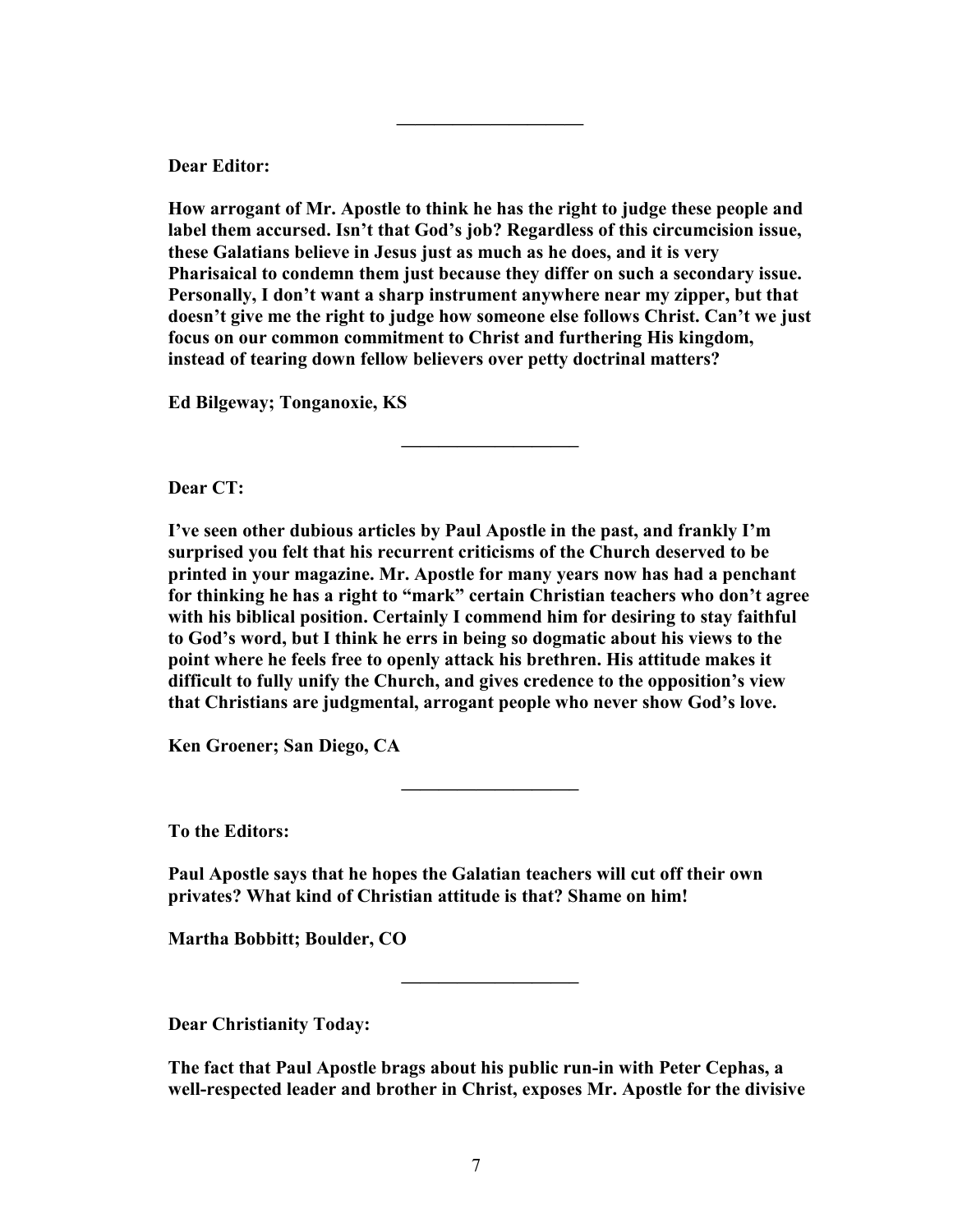**figure that he has become in the Church today. His diatribe against the Galatian church is just more of the same misguided focus on an antiquated reliance on doctrine instead of love and tolerance. Just look how his hypercritical attitude has cast aspersions on homosexual believers and women elders! The real problem within the Church today is not the lack of doctrinal devotion, as Apostle seems to believe, but in our inability to be transformed by our individual journeys in the Spirit. Evidently, Apostle has failed to detach himself from his legalistic background as a Pharisee, and is unable to let go and experience the genuine love for Christ that is coming from the Galatians who strive to worship God in their own special way.** 

**—————————–** 

**William Zenby; Richmond, VA** 

**Kind Editors:** 

**I happen to be a member of First Christian Church of Galatia, and I take issue with Mr. Apostle's article. How can he criticize a ministry that has been so blessed by God? Our church has baptized many new members and has made huge in-roads in the Jewish community with our pragmatic view on circumcision. Such a "seeker-sensitive" approach has given the Jews the respect they deserve for being God's chosen people for thousands of years. In addition, every Gentile in our midst has felt honored to engage in the many edifying rituals of the Hebrew heritage, including circumcision, without losing their passion for Jesus. My advice to Mr. Apostle is to stick to spreading the gospel message of Christ's unconditional love, and quit criticizing what God is clearly blessing in other churches.** 

**Miriam "Betty" Ben-Hur; Galatia, Turkey** 

**EDITOR'S NOTE: Christianity Today apologizes for our rash decision in publishing Paul Apostle's exposé of the Galatian church. Had we known the extent in which our readership and advertisers would withdraw their financial support, we never would have printed such unpopular biblical truth. We regret any damage we may have caused in propagating the doctrines of Christ.** 

**—————————–** 

**~Scroll down for the next article,** *ARPTalk(15.3)~*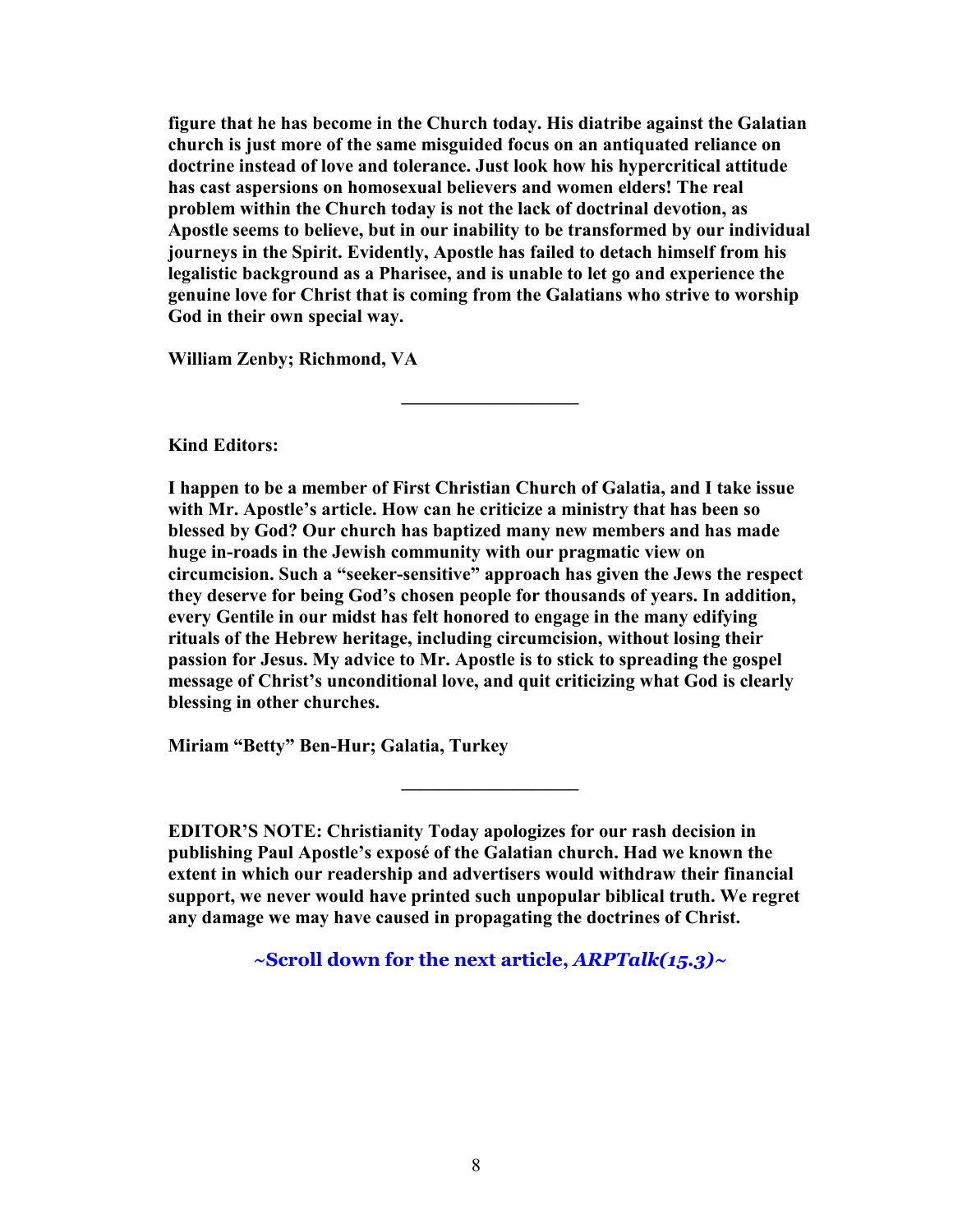$\mathcal{A}\mathcal{R}\mathcal{P}$ Talk $(15.3)$ 

**EDITOR'S REMARKS: The Editor has entitled the article below "Berkhof on Barth." Berkhof wrote this article in 1942. The article may be found at** 

**http://www.thirdmill.org/newfiles/lou\_berkhof/lou\_berkhof.WordofG od.html.** 

**Many of us who are older learned our theology from Systematic Theology by Louis Berkhof. In the brief article below, Berkhof takes on Barth's view of Scripture and shows it dreadfully deficient. Interestingly, Berkhof's critique of Barth is just as timely today as it was in 1942.** 

**These words are certainly a corrective to the neo-Barthian view of Biblical authority held by Professors Richard Burnett and Michael Bush at of Erskine Theological Seminary.** 



## Berkhof on Barth

**\* \* \***

**It is a well-known fact that Barth distinguishes three forms of the Word of God. (1) The primary form, the original revelation, is Jesus Christ, the revelation given once for all. Hence, both Barth and Brunner speak of the revelation as einmalig. Says Barth: "To know anything about revelation in the original, true and strict sense of the concept, we must know Jesus Christ." Revelation, p. 45. However, this revelation given once for all is not to be found, where the liberals find it, in Jesus as a historical person, nor in the teachings of Jesus, but in the appearance of something absolutely new in Him, something formerly veiled and hidden. It is the manifestation of the eternal Word of God in Him, the actual coming of God to man as a God of grace, bringing sinful man into judgment, but at the same time offering a way of escape. This revelation shines forth especially in the incarnation, in the passion of our Lord, and in His resurrection. However, even this revelation is not completed and does not become a real revelation, until it is brought to recognition in, and meets with the response of, a God-given faith. Faith must pierce the incognito of Jesus and see in Him very God of God. (2) The second form of the Word of God is the written Word, the Bible. This is not in itself the divine revelation, but a human word full of imperfections; and yet it can be called the Word of God in a secondary sense. Says Barth: "Holy Scripture as such is not the revelation. And yet Holy Scripture is the revelation,**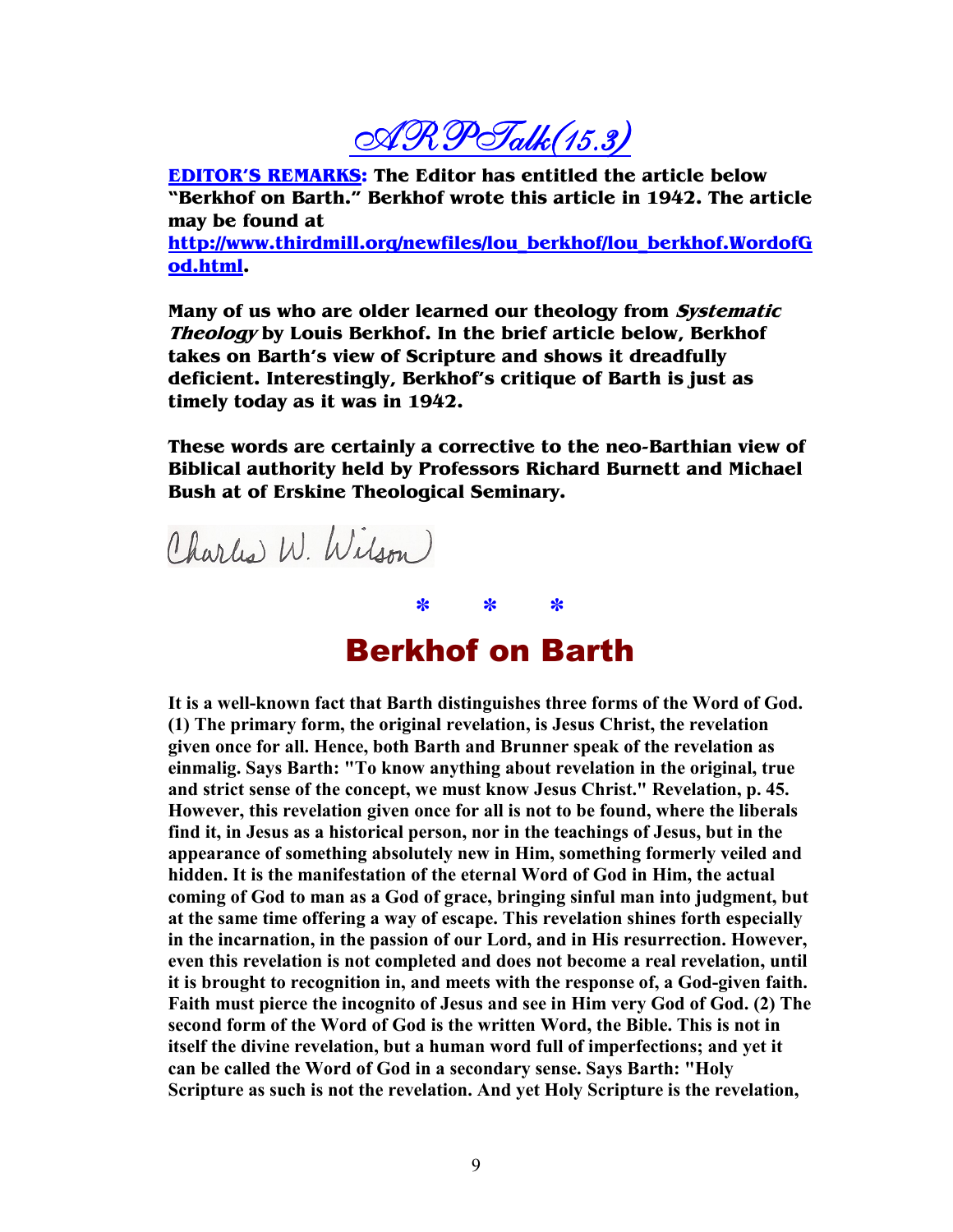**if and in so far as Jesus Christ speaks to us through the witness of His prophets and apostles." Revelation, p. 67. One may read or listen to many parts of the Bible without hearing the voice of Jesus; but may also, while reading, all at once, through the operation of the Holy Spirit, recognize the voice of the Master addressing one personally. The Bible is not the revelation, but the witness to the revelation. The Word of God may come up out of the word of this witness, and is never heard apart from it. In view of all this the Bible can still be called the Word of God. (3) The third form of the Word of God is that in Church proclamation or preaching. Barth expresses the relationship between this and the previous form as follows: "But the Bible, speaking to us and heard by us as God's Word, attests the past revelation. The proclamation that speaks to us and is heard by us as God's Word promises the future revelation." The Doctrine of the Word of God, p. 125. Church proclamation rests upon the attestation of the past revelation in the Bible. And what constitutes preaching Church proclamation, is exactly the hope or anticipation with which it is accompanied, that it will itself become a real revelation through faith in Jesus Christ on the part of those that hear it.** 

**There is one point that deserves special emphasis here, namely, that the polarity of revelation and faith is in a sense dissolved. The situation is not this, that God gives a revelation, and that man accepts this by faith. God is the subject in both, and God's revelation never becomes an object for man. It may be thought, and has sometimes been said, that Barth, by emphasizing this point, simply wants to stress the fact, over against Pelagians and Arminians, that faith is a gift of God; but there is something more in it than that. In the first place, Barth does not conceive of faith, even after it is wrought in the heart by the Holy Spirit, as a constant possession of man, something which enables man to lay hold on God and His revelation. This would again put man in possession of a way from man to God, and would make God and His revelation an object. And in the second place revelation is always simply God speaking, and never something given, and now having an objective existence apart from the Speaker, so that man can accept it by faith. Revelation does not exist as a historical datum. It is something that comes from above and strikes through history. The conception of the revelation of God as a given datum at once places man as subject over against God as object; and this may not be. Hence, Barth cannot possibly identify God's revelation and the Bible, and merely says that the Bible may become for us the Word of God at various times. The Doctrine of the Word of God, p. 124. There is no revelation apart from faith, and this faith is not primarily an activity of man; it is rather something in which man is passive. It is a miracle wrought in man by the Holy Spirit. Says Camfield in his Barthian study on Revelation and the Holy Spirit, p. 103: "In faith man becomes the subject of a great aggression upon his life, a great approach of God, which disqualifies his consciousness, his thoughtworld for purposes of revelation." The revelation itself creates faith through the operation of the Holy Spirit. Where this God-wrought faith is non-existent, there is no revelation. The principle that God is always subject, and never object, is thus consistently carried through.**